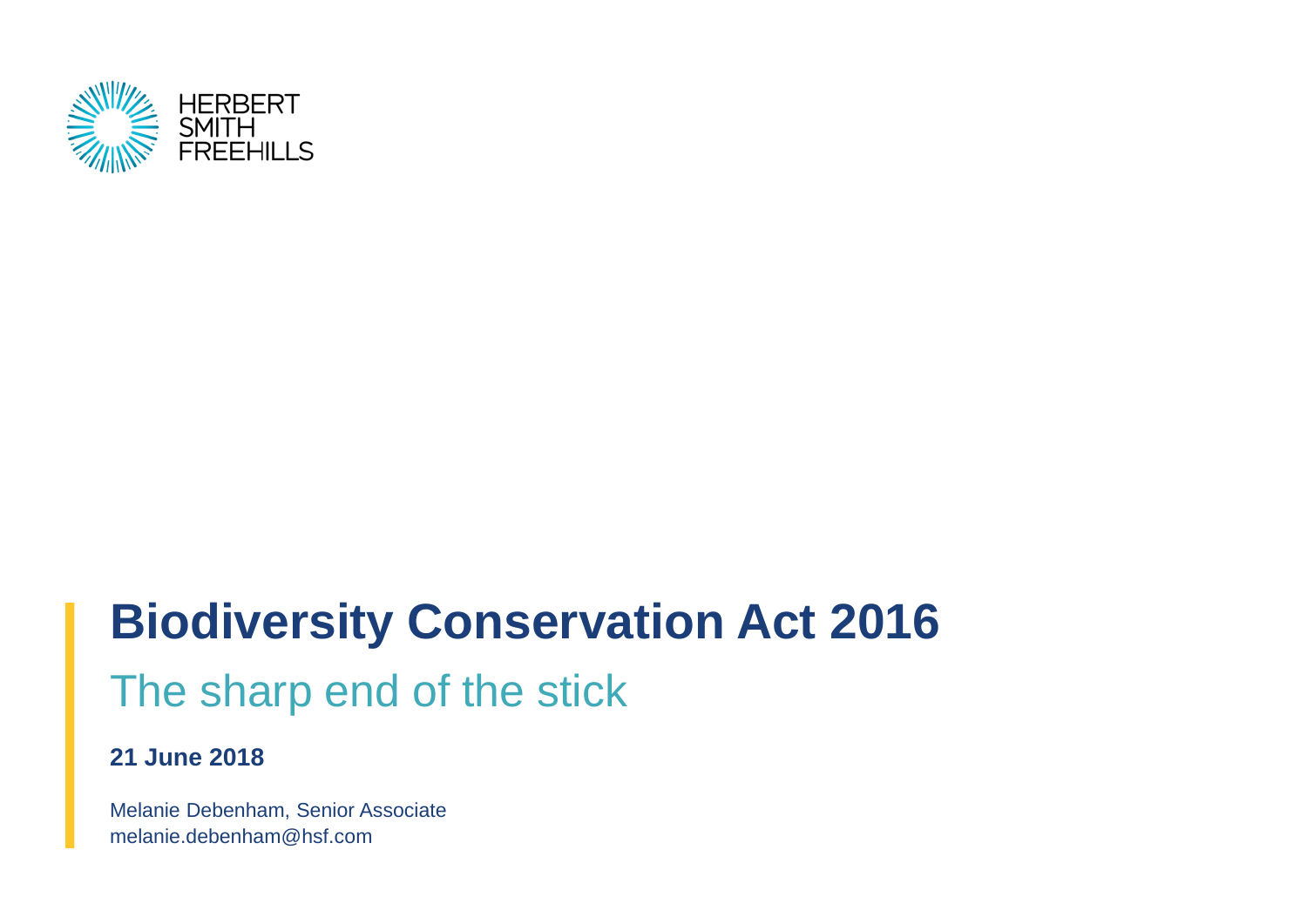## #quokkaselfie

#1 Quokka Selfie



Final score: 153 points

### #quokkaselfie

Protect Wildlife on Instagram

Animal abuse and the sale of endangered animals or their parts is not allowed on Instagram. You are searching for a hashtag that may be associated with posts that encourage harmful behavior to animals or the environment.

Learn more

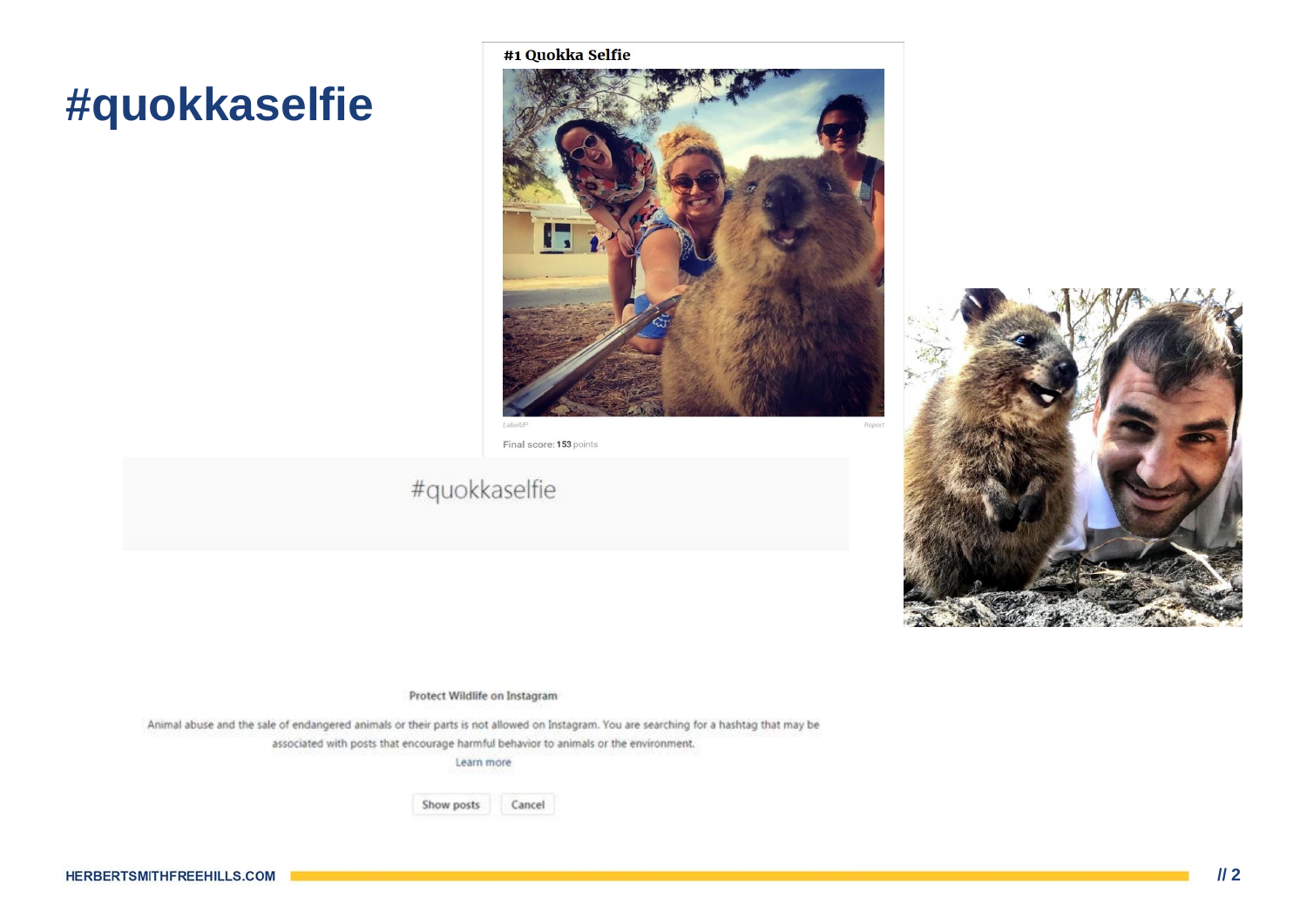# **What does the Biodiversity Conservation Act do?**

# *Conserve, Manage, Protect and Use*

- Act establishes comprehensive regime
- Listings, recovery, plans, conservation agreements, criminal offences, etc.
- Plus regulations, Codes and guidance to come
- But also an enabler for use of environmental assets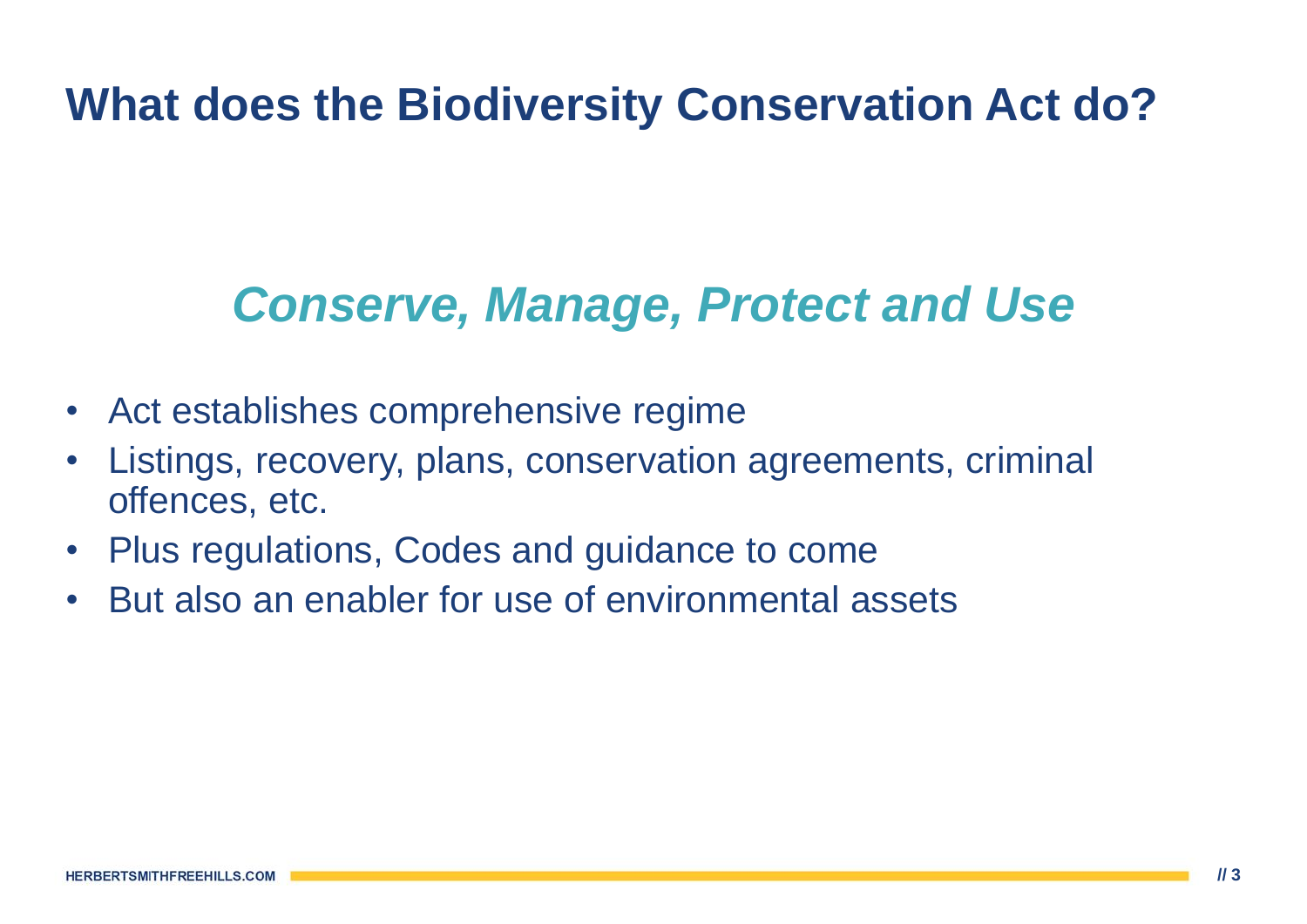# **What are the key implications for consultants?**

### **Duty to report**

- Threatened species
- Threatened ecological communities

### **Assisting clients**

- Obtain authorisations
- Respond to notices and direction
- Participate in consultation
- Manage inspections

### **Protection offences**

• Taking, possessing, feeding, dealing in, processing, importing, exporting flora and fauna

# **Accessory to an offence**

**Extended liability**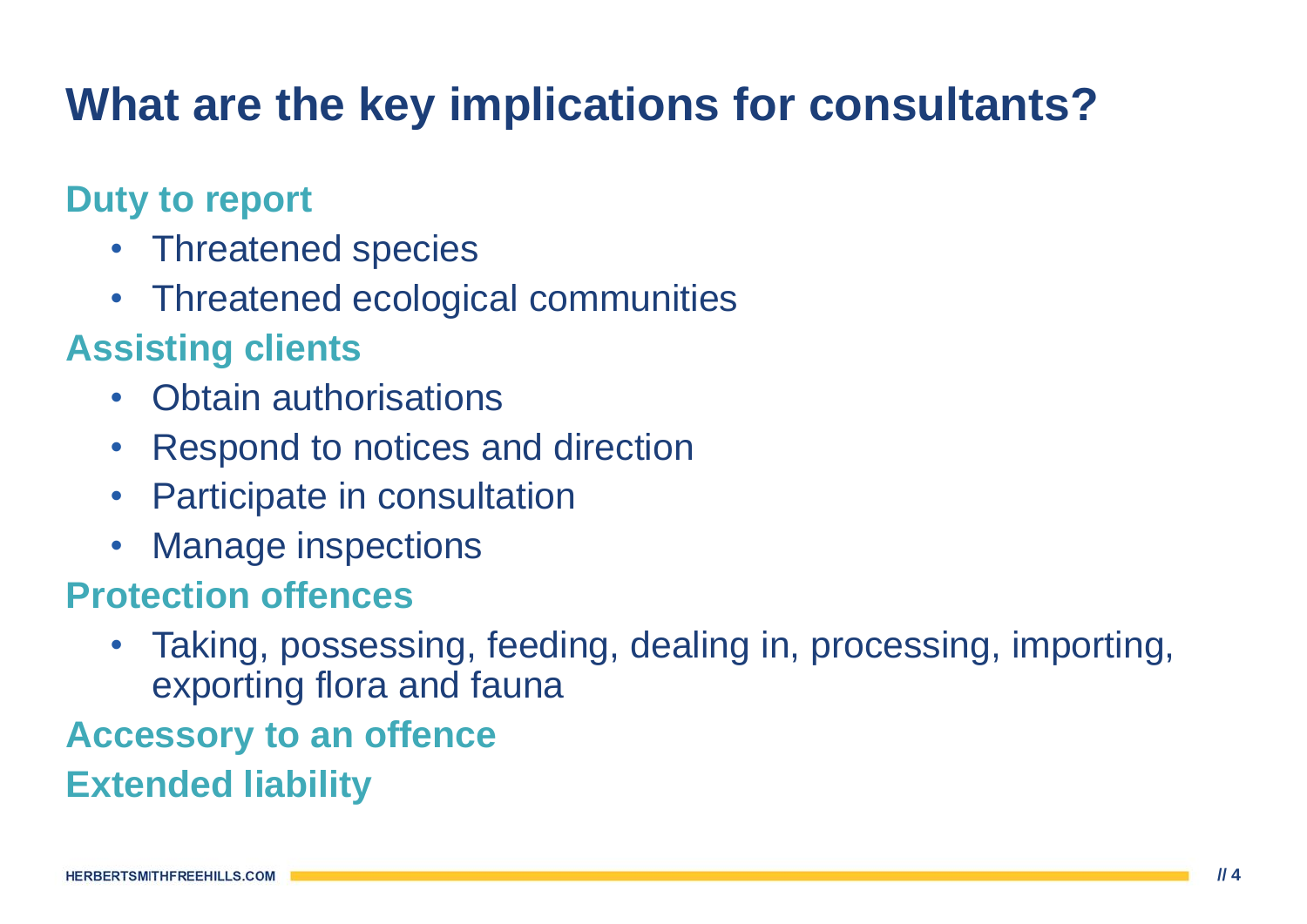## **Duty to report**

- Duty of certain people to report occurrence of threatened 43. species
	- This section applies to a person who is carrying out field work  $(1)$ for the purposes of  $$ 
		- an assessment under the *Environmental Protection* (a) Act 1986 Part IV: or
		- complying with a requirement under the *Environmental* (b) *Protection Act 1986* section  $51E(1)(d)$  in relation to an application for a clearing permit.
	- If the person, in the course of carrying out the field work, finds  $(2)$ an occurrence of a species that is a threatened species on land to which the work relates, the person must report its presence to the CEO

Penalty for this subsection: a fine of \$50 000.

- A report under subsection (2) may be made orally or in writing.  $(3)$
- It is a defence to a charge of an offence under subsection (2) to  $(4)$ prove that the person charged did not know, and could not reasonably have known, that the occurrence found was an occurrence of a threatened species.

49. Duty of certain people to report occurrence of threatened ecological community

- This section applies to a person who is carrying out field work  $(1)$ for the purposes of
	- an assessment under the Environmental Protection  $(a)$ Act 1986 Part IV: or
	- complying with a requirement under the *Environmental*  $(b)$ *Protection Act 1986* section  $51E(1)(d)$  in relation to an application for a clearing permit.
- If the person, in the course of carrying out the field work, finds  $(2)$ an occurrence of an ecological community that is a threatened ecological community on land to which the work relates, the person must report its presence to the CEO.

Penalty for this subsection: a fine of \$50 000.

- A report under subsection  $(2)$  may be made orally or in writing.  $(3)$
- It is a defence to a charge of an offence under subsection (2) to  $(4)$ prove that the person charged did not know, and could not reasonably have known, that the occurrence found was an occurrence of a threatened ecological community.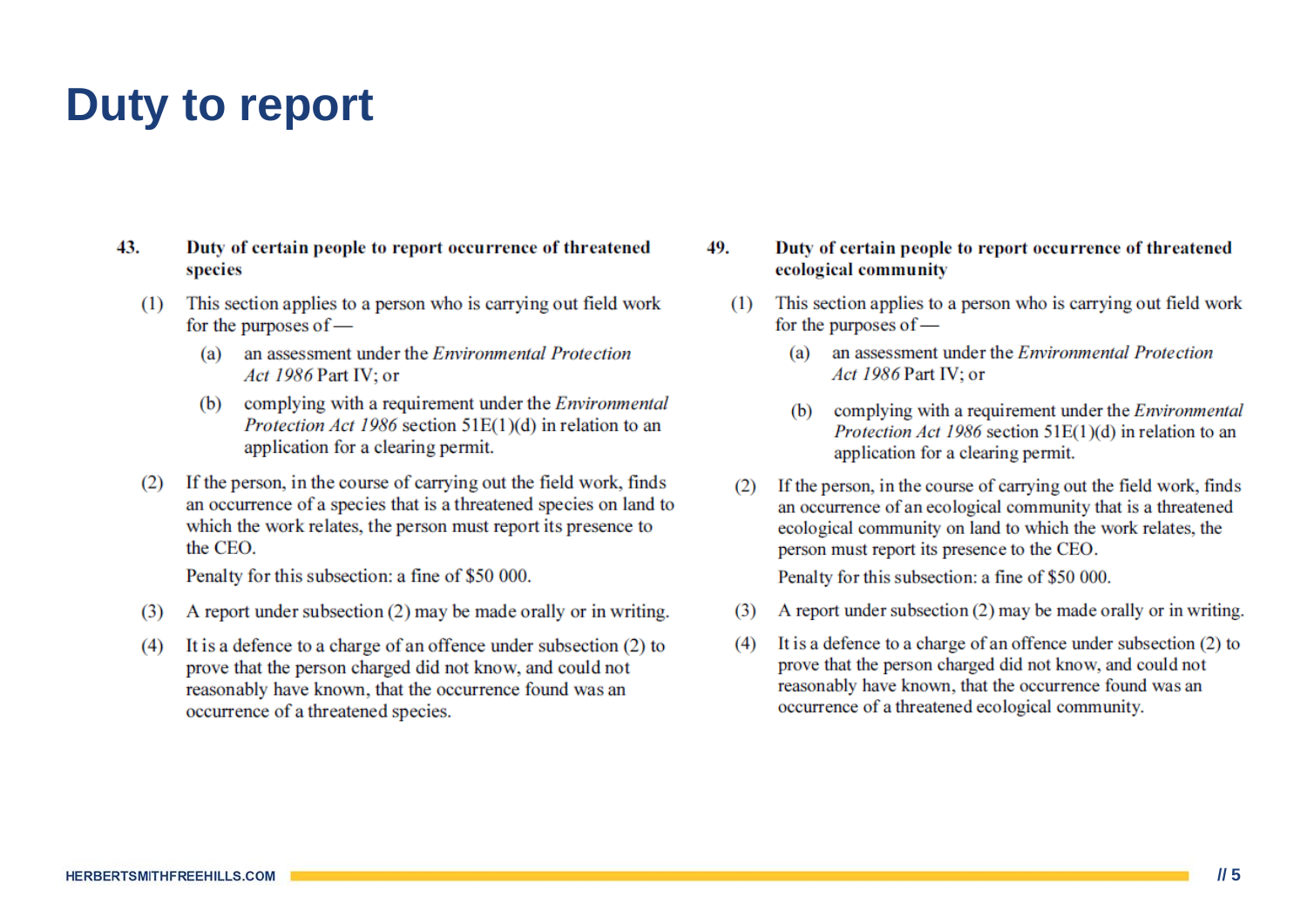### **Accessory to an offence**

#### 234. Attempt, incitement or accessory after the fact

In this section  $(1)$ 

> *accessory after the fact to an offence* has the meaning given in The Criminal Code section 10.

- (2) The Criminal Code section 555A applies to an offence under this Act as if it were a simple offence under that Code.
- (3) A person who becomes an accessory after the fact to an offence under this Act (the *principal offence*) commits an offence and is liable on conviction to the penalty to which a person convicted of the principal offence is liable.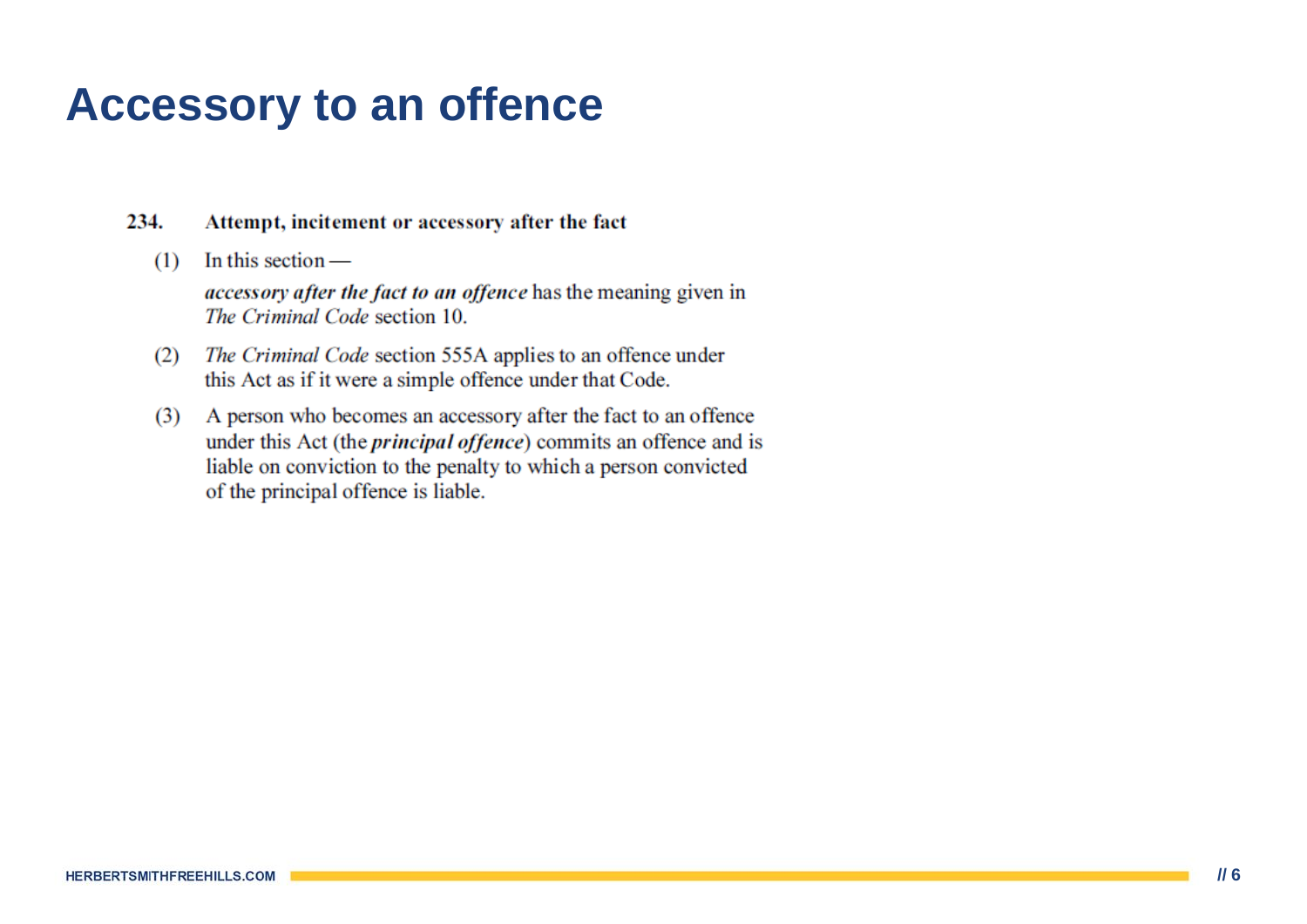## **Extended liability**

241. Liability of employers for offence by employee

- If an employee of another person (the *employer*) is charged as an  $(1)$ employee with an offence under this Act, the employer may also be charged with the offence whether or not the employee acted without the employer's authority or contrary to the employer's orders or instructions.
- If an employer is charged as permitted by subsection (1) and the  $(2)$ employee is convicted of the offence, the employer is to be taken to have also committed the offence, subject to subsection (5).
- If an employee of another person (the *employer*) commits an  $(3)$ offence under this Act as an employee, then, although the employee is not charged with the offence, the employer may be charged with the offence whether or not the employee acted without the employer's authority or contrary to the employer's orders or instructions.
- If an employer is charged as permitted by subsection (3) and it is  $(4)$ proved that the employee committed the offence, the employer is to be taken to have also committed the offence, subject to subsection  $(5)$ .
- If under this section an employer is charged with an offence it is a  $(5)$ defence to prove that
	- the offence was committed without the employer's (a) consent or connivance; and
	- the employer took all the measures to prevent the (b) commission of the offence that the employer could reasonably be expected to have taken having regard to all the circumstances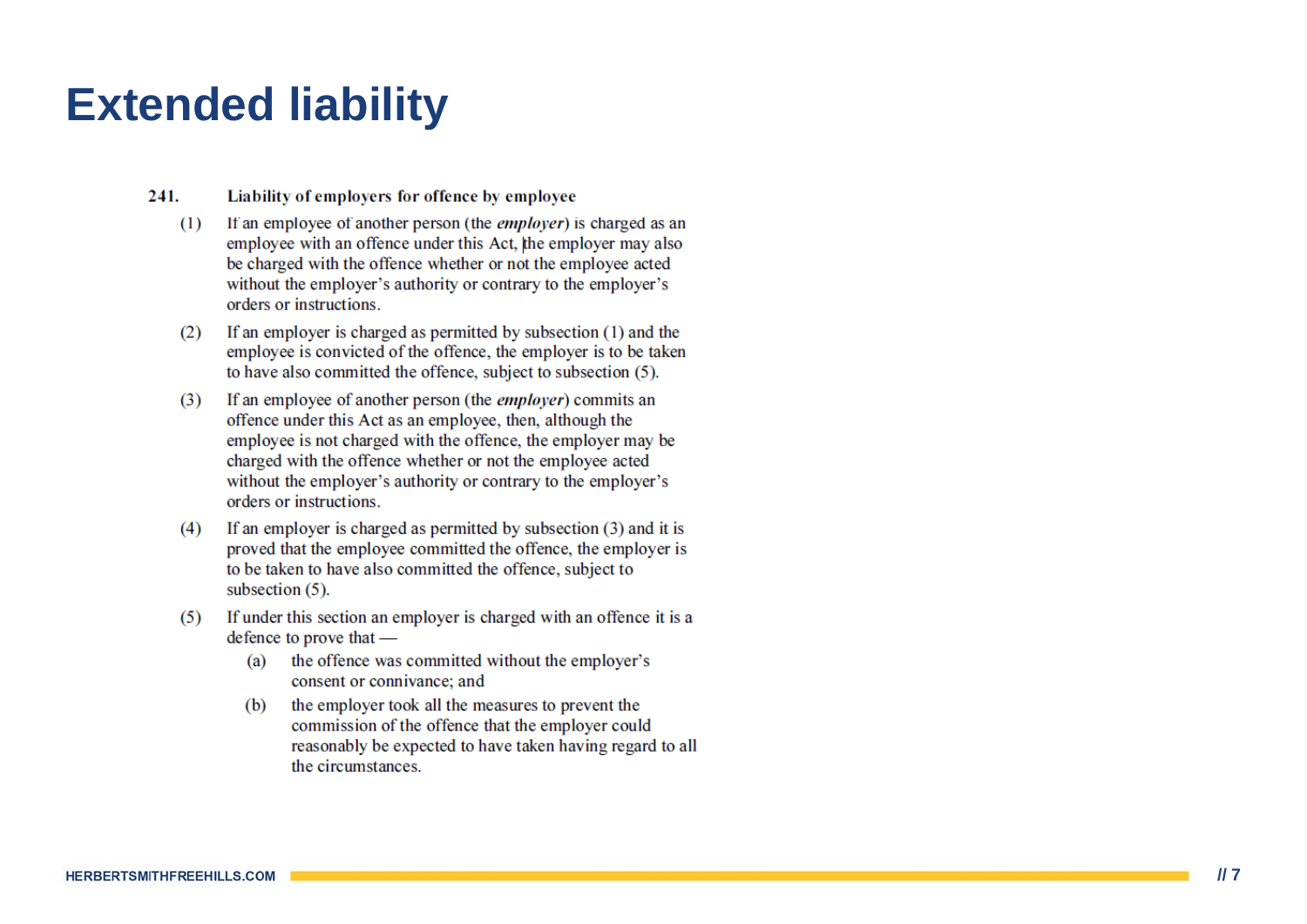# **How to mitigate potential liability?**

### **Understand the new law**

- Processes, procedures and systems to ensure compliance
- Training
- Educate

### **Adequate supervision**

- Directors/officers activities of the body corporate
- Employers conduct of employees
- Audit compliance and address issues

### **Don't be a party to a crime!**

- Duty to report is a personal obligation
- Not at discretion of client, so include in terms of engagement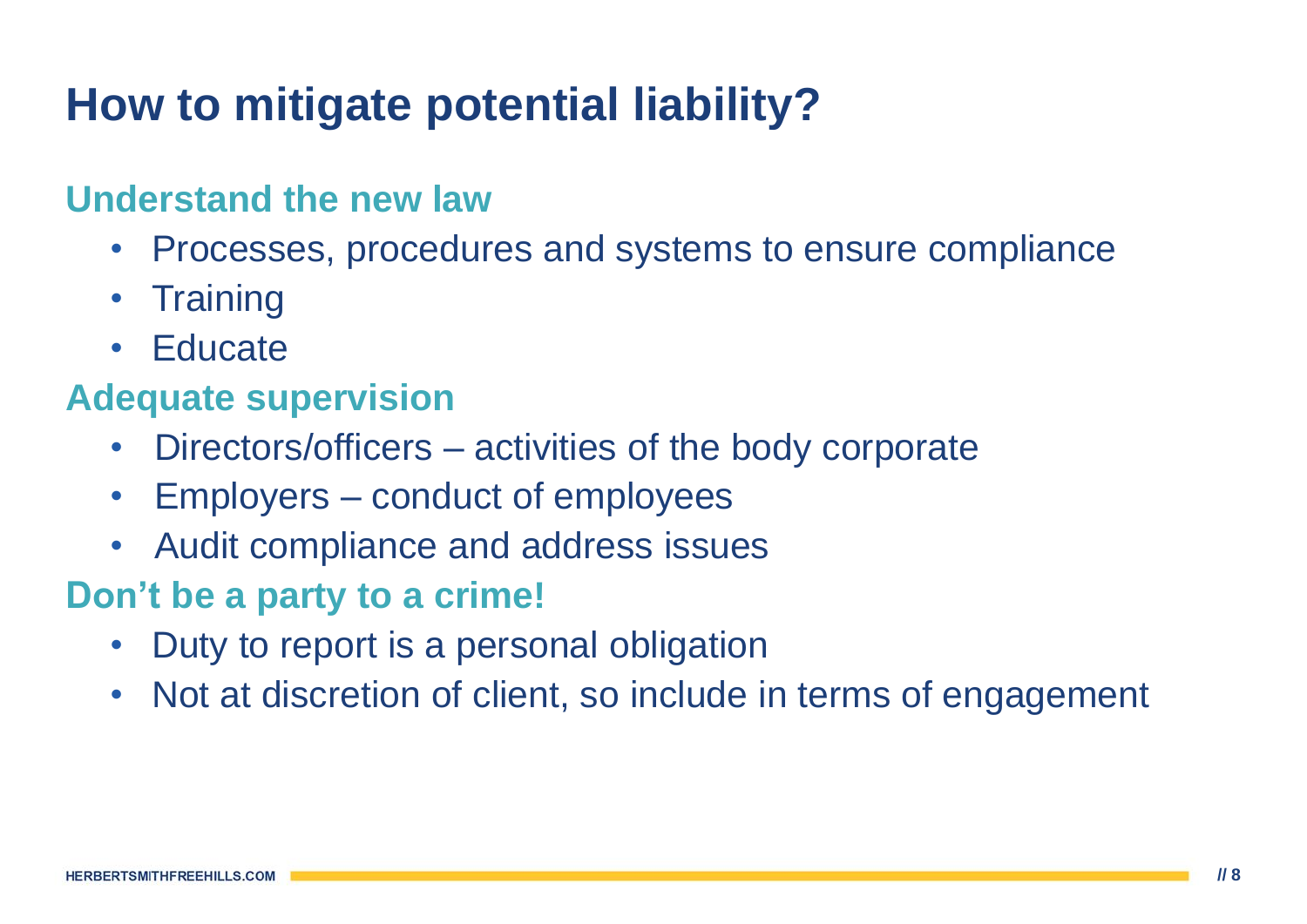# **Questions?**



### **Melanie Debenham, Senior Associate**

**Environment, Planning and Communities** T +61 8 9211 7560 M +61 410 486 327 melanie.debenham@hsf.com

### **Experience**

Melanie is a leading advisor in the areas of environment, planning and hospitality regulation. She has experience advising on approvals, regulatory and compliance issues across a range of industry sectors, including mining, oil and gas, industrial, infrastructure and urban development.

Melanie has also advised on a number of major Western Australian projects, where stakeholder risk management played a critical role in the environmental approval process. Assisting clients identify and manage legal risk strategically and maximise opportunities the regulatory regime presents is her primary focus.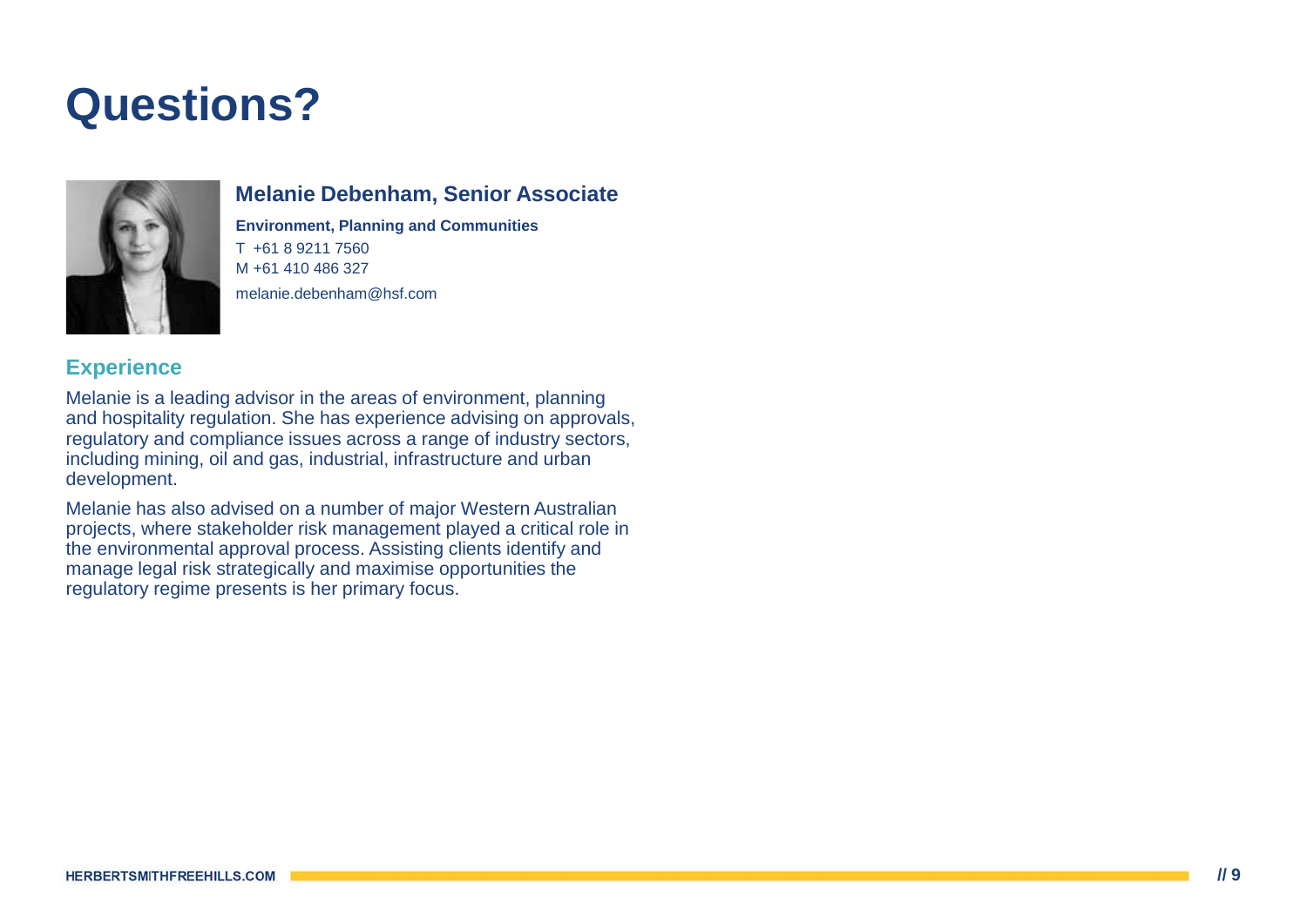### **Disclaimer**

The contents of this publication, current at the date of publication set out in this document, are for reference purposes only. They do not constitute legal advice and should not be relied upon as such. Specific legal advice about your specific circumstances should always be sought separately before taking any action based on this publication.

Herbert Smith Freehills LLP and its affiliated and subsidiary businesses and firms and Herbert Smith Freehills, an Australian Partnership, are separate member firms of the international legal practice known as Herbert Smith Freehills.

© Herbert Smith Freehills 2018